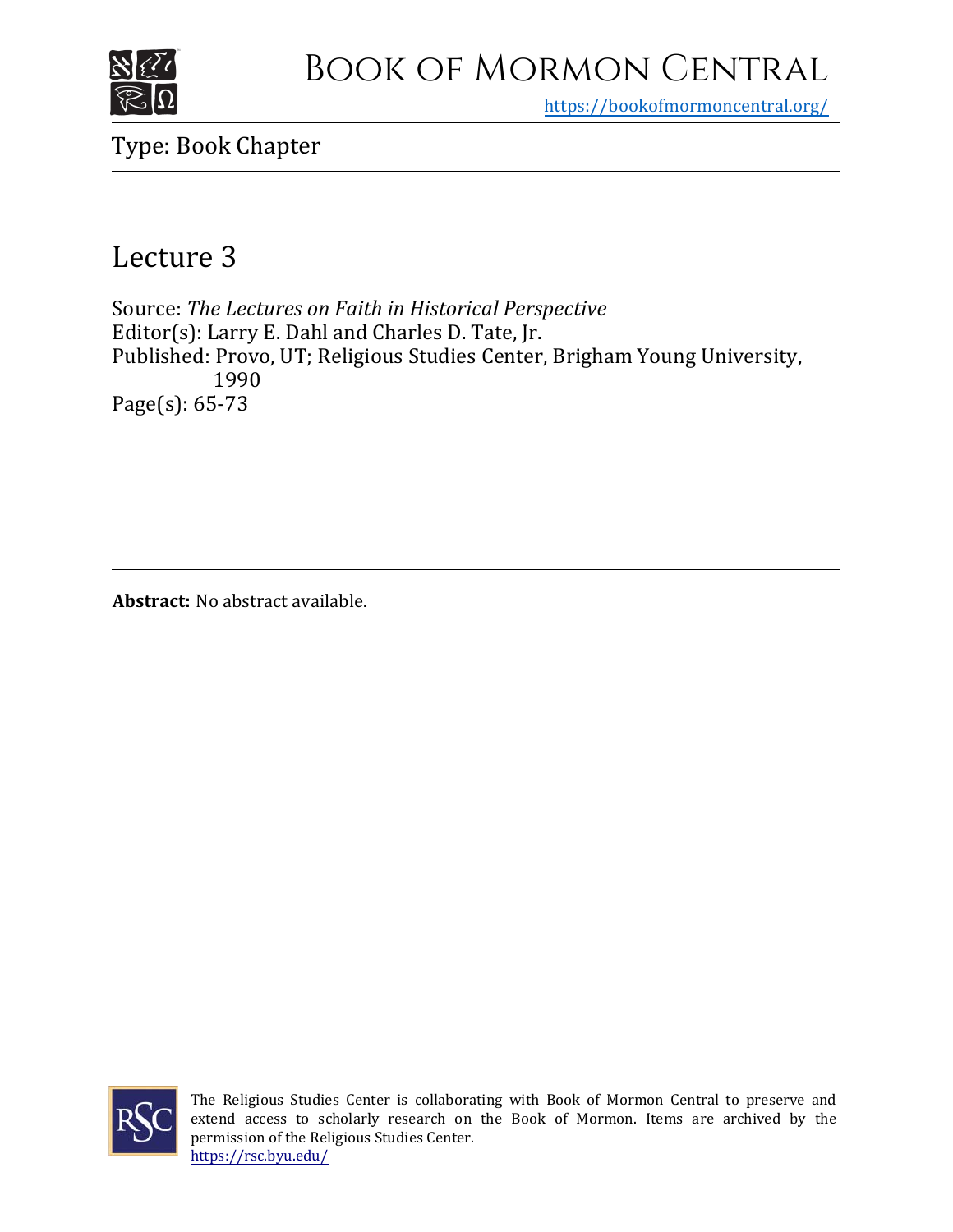## Lecture 3 ON FAITH

1. In the second lecture we showed how the knowledge of the existence of God came into the world and by what means the first thoughts were suggested to the minds of men that such a being did actually exist. We also showed that it was by reason of the knowledge of his existence that there was a foundation laid for the exercise of faith in him as the only being in whom faith could center for life and salvation. For faith could not center in a being of whose existence we had no idea, because the idea of his existence, in the first instance, is essential to the exercise of faith in him. "How then shall they call on him in whom they have not believed? and how shall they believe in him of whom they have not heard? and how shall they hear without a preacher?" (or one sent to tell them?) (Rom 10:14). So, then, faith comes by hearing the word of God.

2. Let us here observe that three things are necessary for any rational and intelligent being to exercise faith in God unto life and salvation.

3. First, the idea that he actually exists;

4. Secondly, a *correct* idea ofhis character, perfections, and attributes;

5. Thirdly, an actual knowledge that the course of life which one is pursuing is according to His will. For without an acquaintance with these three important facts, the faith of every rational being must be imperfect and unproductive. But with this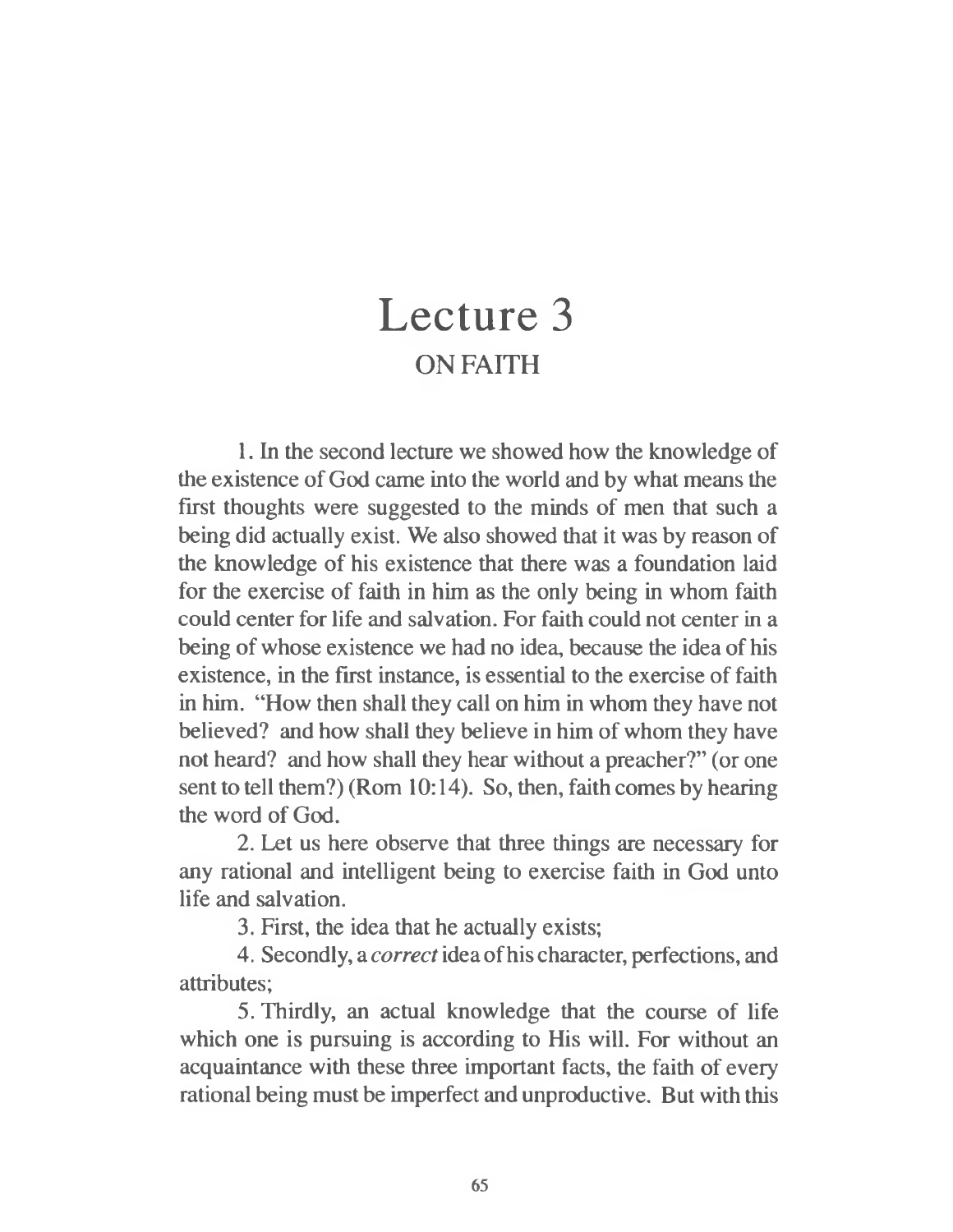understanding, it can become perfect and fruitful, abounding in righteousness unto the praise and glory of God the Father and the Lord Jesus Christ.

6. Having previously shown the way that both the idea and the fact of his existence came into the world, we shall proceed to examine his character, perfections, and attributes, so this class may see not only the just grounds which they have to exercise faith in him for life and salvation, but the reasons that all the world, also, may have to exercise faith in him, the Father of all living, as far as the idea of his existence extends.

7. As we are indebted for the idea of his existence to a revelation which God made of himself to his creatures, in the first instance, so in like manner we are indebted to the revelations which he has given to us for a correct understanding of his character, perfections, and attributes. Because without the revelations which he has given to us, no man by searching could find out God (see Job 11:7-9). "But as it is written, Eye hath not seen, nor ear heard, neither have entered into the heart of man, the things which God hath prepared for them that love him. But God hath revealed them unto us by his Spirit: for the Spirit searcheth all things, yea, the deep things of God. For what man knoweth the things of a man, save the spirit of man which is in him? even so the things of God knoweth no man, but the Spirit of God" (1 Cor 2:9-11).

8. Having said so much, we proceed to examine the character which the revelations give of God.

9. Moses gives us the following account in Exodus: "And the Lord passed by before him, and proclaimed, The Lord, the Lord God, merciful and gracious, longsuffering, and abundant in goodness and truth" (Ex 34:6). "The Lord executeth righteousness and judgment for all that are oppressed. He made known his ways unto Moses, his acts unto the children of Israel. The Lord is merciful and gracious, slow to anger, and plenteous in mercy" (Ps 103:6-8). "But the mercy of the Lord is from everlasting to everlasting upon them that fear him, and his righteousness unto children's children; to such as keep his covenant, and to those that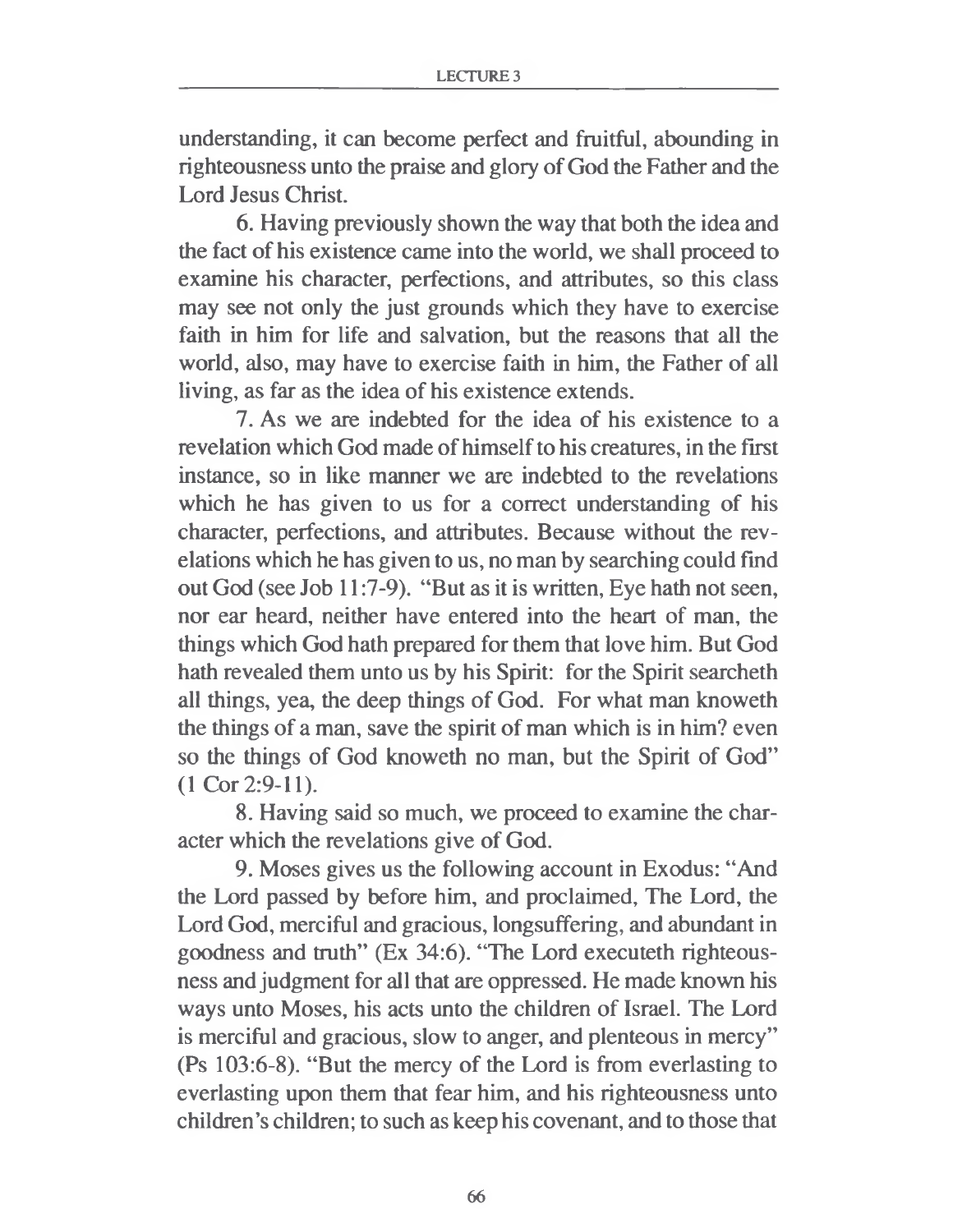remember his commandments to do them" (Ps 103:17- 18). "Before the mountains were brought forth, or ever thou hadst formed the earth and the world, even from everlasting to everlasting, thou art God" (Ps 90:2). "And, Thou, Lord, in the beginning hast laid the foundation of the earth; and the heavens are the works of thine hands: They shall perish; but thou remainest; and they all shall wax old as doth a garment; and as a vesture shalt thou fold them up, and they shall be changed: but thou art the same, and thy years shall not fail" (Heb 1:10- 12). "Every good gift and every perfect gift is from above, and cometh down from the Father of lights, with whom is no variableness, neither shadow of turning" (James 1:17). "For I am the Lord, I change not; therefore ye sons of Jacob are not consumed" (Mai 3:6).

10. "For God doth not walk in crooked paths; neither doth he turn to the right hand nor the left; neither doth he vary from that which he hath said: therefore his paths are strait and his course is one eternal round" (Book of Commandments 2:1; D&C 3:2). "Listen to the voice of the Lord your God, even Alpha and Omega, the beginning and the end, whose course is one eternal round, the same today as yesterday and forever" (Book of Commandments 37:1; D&C 35:1).

11. "God is not a man, that he should lie; neither the son of man, that he should repent" (Num 23:19). "He that loveth not knoweth not God; for God is love" (1 John 4:8). "Then Peter opened his mouth, and said, Of a truth I perceive that God is no respecter of persons: But in every nation he that feareth him, and worketh righteousness, is accepted with him" (Acts 10:34-35).

12. From the foregoing testimonies, we learn the following things respecting the character of God:

13. First, he was God before the world was created, and the same God he was after it was created.

14. Secondly, he is merciful and gracious, slow to anger, abundant in goodness, and he was so from everlasting, and will be to everlasting.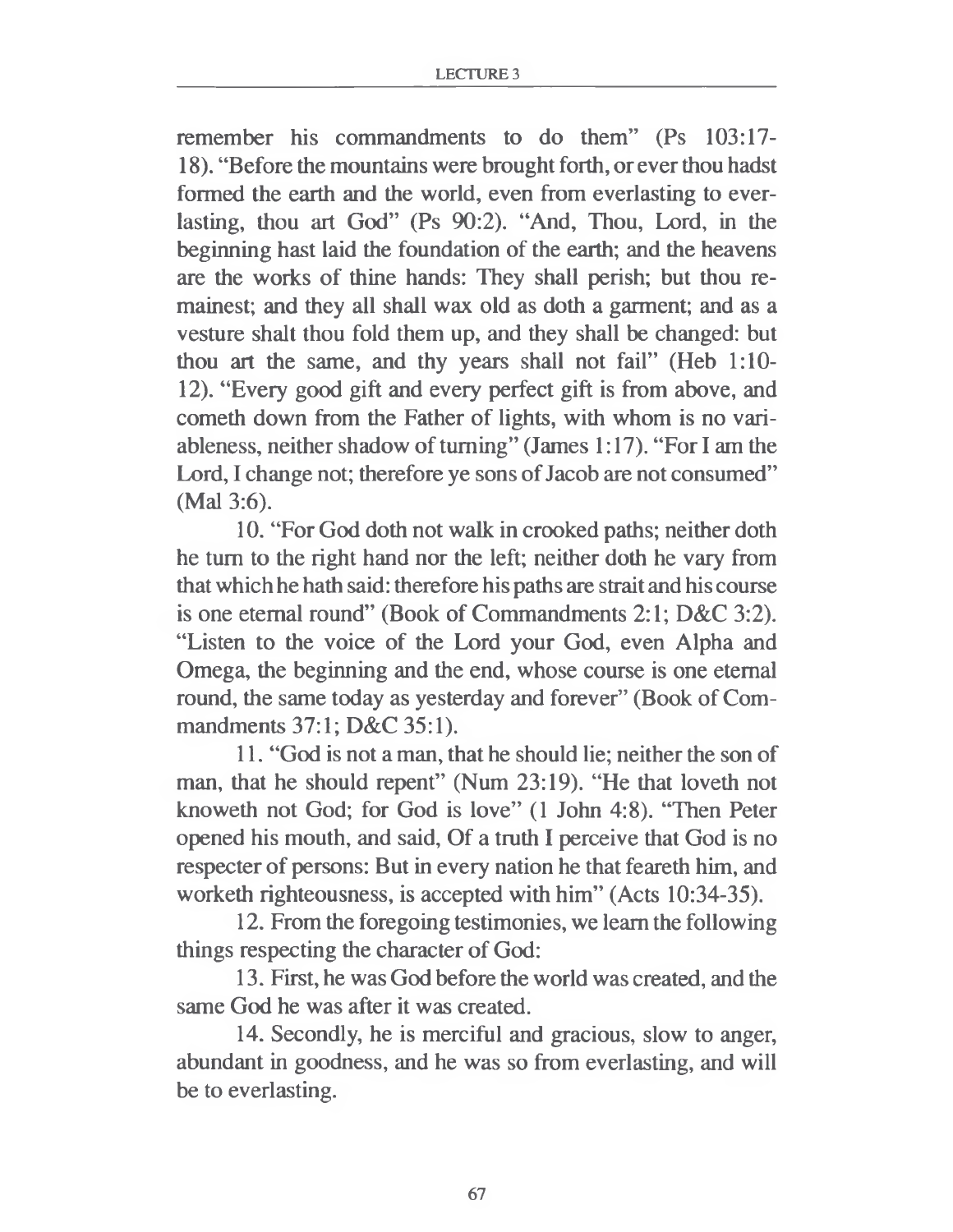15. Thirdly, he does not change, neither does he vary; but he is the same from everlasting to everlasting, being the same yesterday, today, and forever; and his course is one eternal round, without variation.

16. Fourthly, he is a God of truth and cannot lie.

17. Fifthly, he is no respecter of persons; but in every nation he that fears God and works righteousness is accepted of him.

18. Sixthly, he is love.

19. An acquaintance with these attributes in the divine character is essential so the faith of any rational being can center in him for life and salvation. For if, in the first instance, he did not believe him to be God, that is, the creator and upholder of all things, he could not *center* his faith in him for life and salvation, for fear there should be a greater one than he who would thwart all his plans, and he, like the gods of the heathen, would be unable to fulfil his promises. But seeing he is God over all, from everlasting to everlasting, the creator and upholder of all things, no such fear can exist in the minds of those who put their trust in him, so that in this respect their faith can be unwavering.

20. But secondly, unless God was merciful and gracious, slow to anger, long-suffering and full of goodness, such is the weakness of human nature and so great the frailties and imperfections of men that unless they believed that these excellencies existed in the divine character, they could not have the faith necessary to salvation. For doubt would take the place of faith, and those who know their weakness and liability to sin would be in constant doubt of salvation if it were not for the idea which they have of the excellency of the character of God, that he is slow to anger, long-suffering, and of a forgiving disposition, and does forgive iniquity, transgression, and sin. Having an idea of these facts does away with doubt and makes faith exceedingly strong.

21. But in order to have faith in him, it is equally as necessary that men should have the idea that he is a God who does not change as it is to have the idea that he is gracious and long-suffering. For without the idea of unchangeableness in the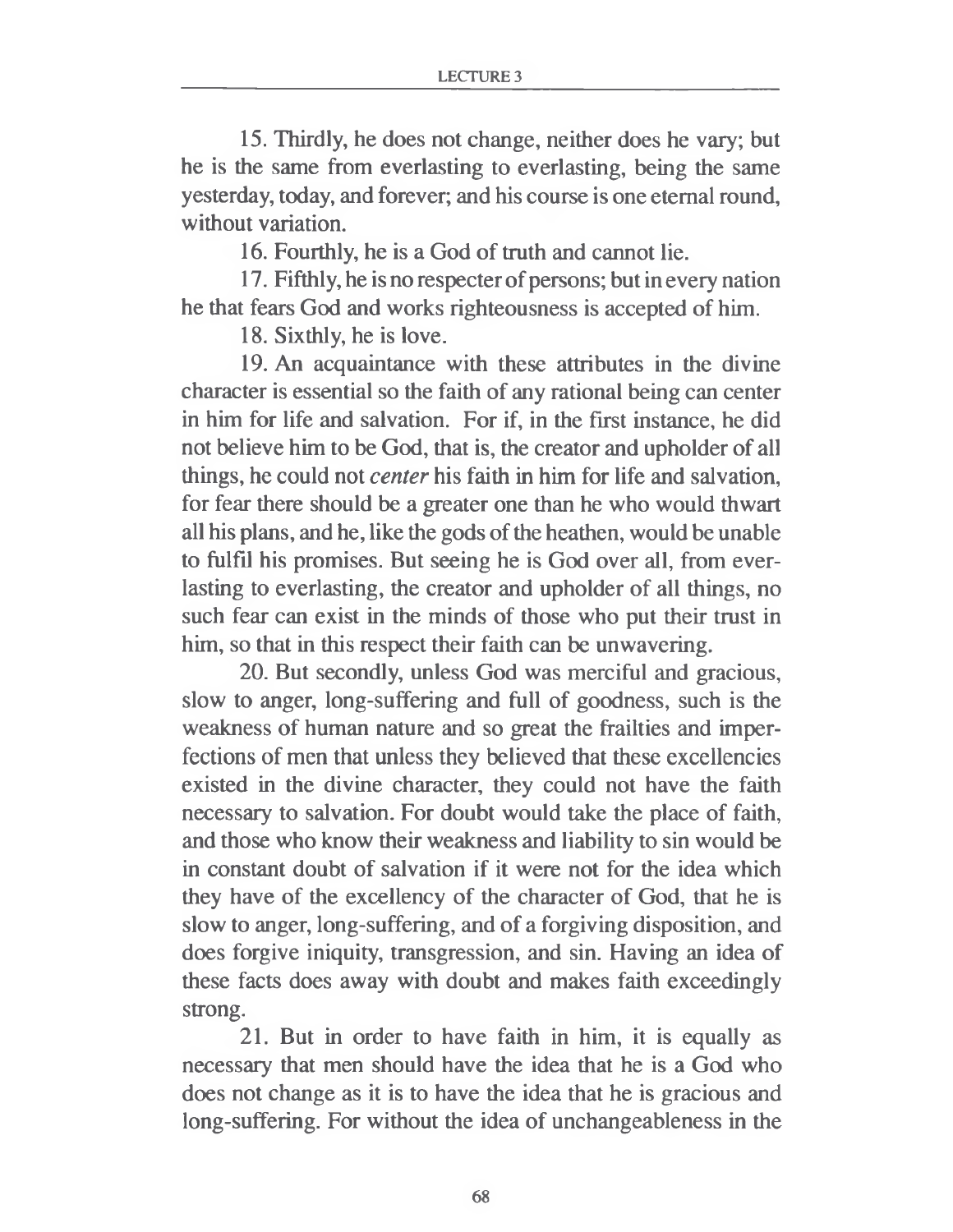character of the Deity, doubt would take the place of faith. But with the idea that he does not change, faith lays hold upon the excellencies in his character with unshaken confidence, believing he is the same yesterday, today, and forever, and that his course is one eternal round.

22. And again, the idea that he is a God of truth and cannot lie is equally as necessary to the exercise of faith in him as is the idea of his unchangeableness. For without the idea that he is a God of truth and cannot lie, men could not have the confidence in his word necessary to exercise faith in him. But having the idea that he is not a man who can lie gives power to the minds of men to exercise faith in him.

23. But it is also necessary that men should have an idea that God is no respecter of persons, for with the idea of all the other excellencies in his character, and this one wanting, men could not exercise faith in him. Because if he were a respecter of persons, they could not tell what their privileges were, nor how far they were authorized to exercise faith in him, or whether they were authorized to do it at all. All must be confusion. But no sooner are the minds of men made acquainted with the truth on this point, that he is no respecter of persons, than they see that they have authority by faith to lay hold on eternal life, the richest boon of heaven, because God is no respecter of persons, and every man in every nation has an equal privilege.

24. And lastly, but not less important to the exercise of faith in God, is the idea that he is love. For without this one characteristic to influence all the other excellencies in his character, they could not have such powerful dominion over the minds of men. But when the idea is planted in the mind that he is love, who cannot see the just ground that men of every nation, kindred, and tongue have to exercise faith in God so as to obtain eternal life?

25. From the above description of the character of the Deity which is given him in the revelations to men, there is a sure foundation for the exercise of faith in him among every people, nation, and kindred, from age to age, and from generation to generation.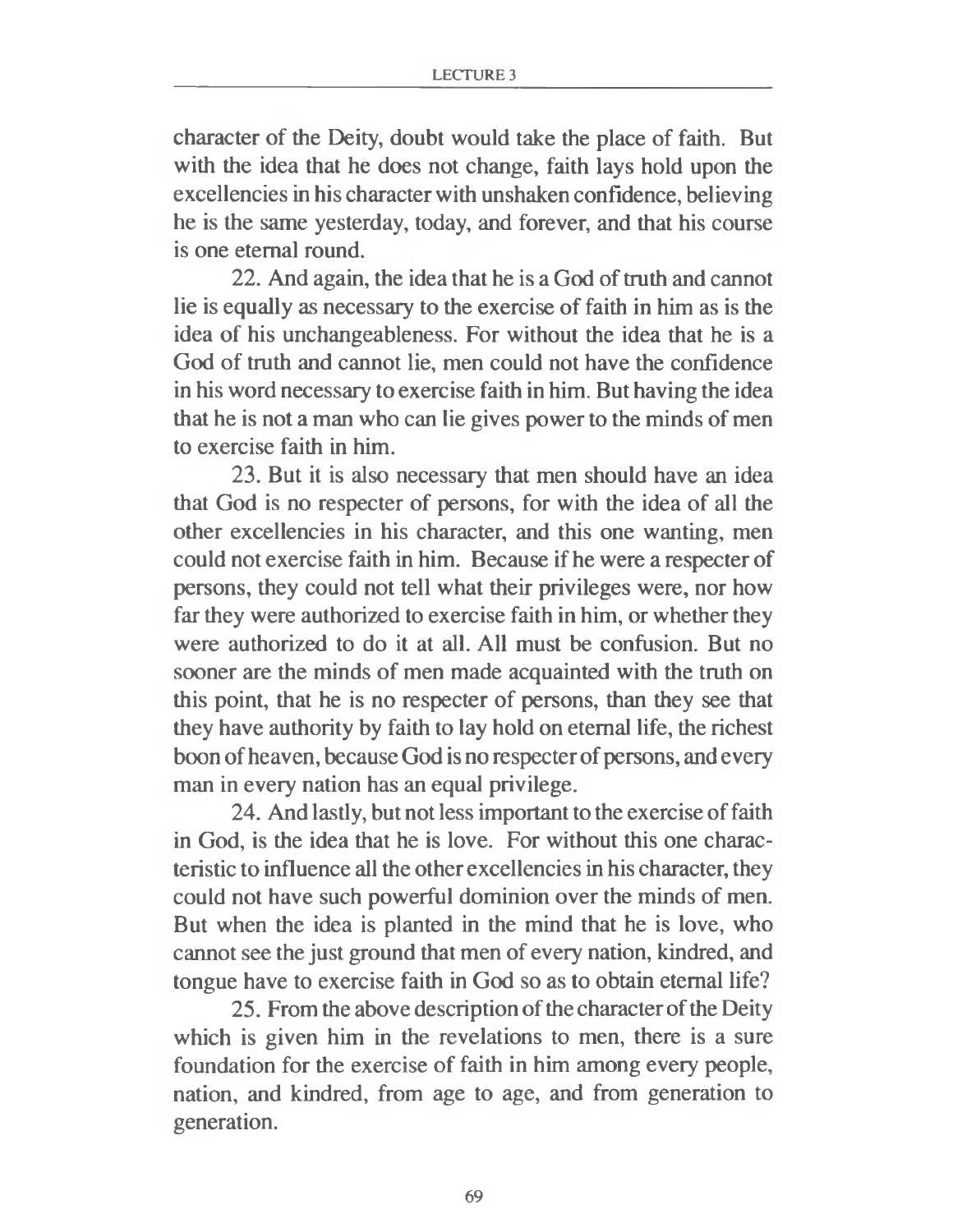26. Let us here observe that the foregoing is the character which is given of God in his revelations to the Former-day Saints, and it is also the character which is given of him in his revelations to the Latter-day Saints. So the Saints of former days and those of latter days are both alike in this respect: the Latter-day Saints have as good grounds to exercise faith in God as the Former-day Saints had, because the same character is given of him to both.

## Questions and Answersfor Lecture 3

1. *Question—*What was shown in the second lecture?

Answer—It was shown how the knowledge of the existence of God came into the world (Lecture 3:1).

2. Q—What is the effect of the idea of his existence among men?

A—It lays the foundation for the exercise of faith in him (Lecture 3:1).

3. Q—Is the idea of his existence, in the first instance, necessary in order for the exercise of faith in him?

A—It is (Lecture 3:1).

4. Q—How do you prove it?

A—By Romans 10:14 (Lecture 3:1).

5. Q—How many things are necessary for us to understand, respecting the Deity and our relation to him, so we may exercise faith in him for life and salvation?

A—Three (Lecture 3:2).

6. Q—What are they?

A—First, that God does actually exist; secondly, correct ideas of his character, his perfections and attributes; and thirdly, that the course which we pursue is according to his mind and will (Lecture 3:3-5).

7. Q—Would the idea of any one or two of the abovementioned things enable a person to exercise faith in God?

A—It would not. For without the idea of them all, faith would be imperfect and unproductive (Lecture 3:5).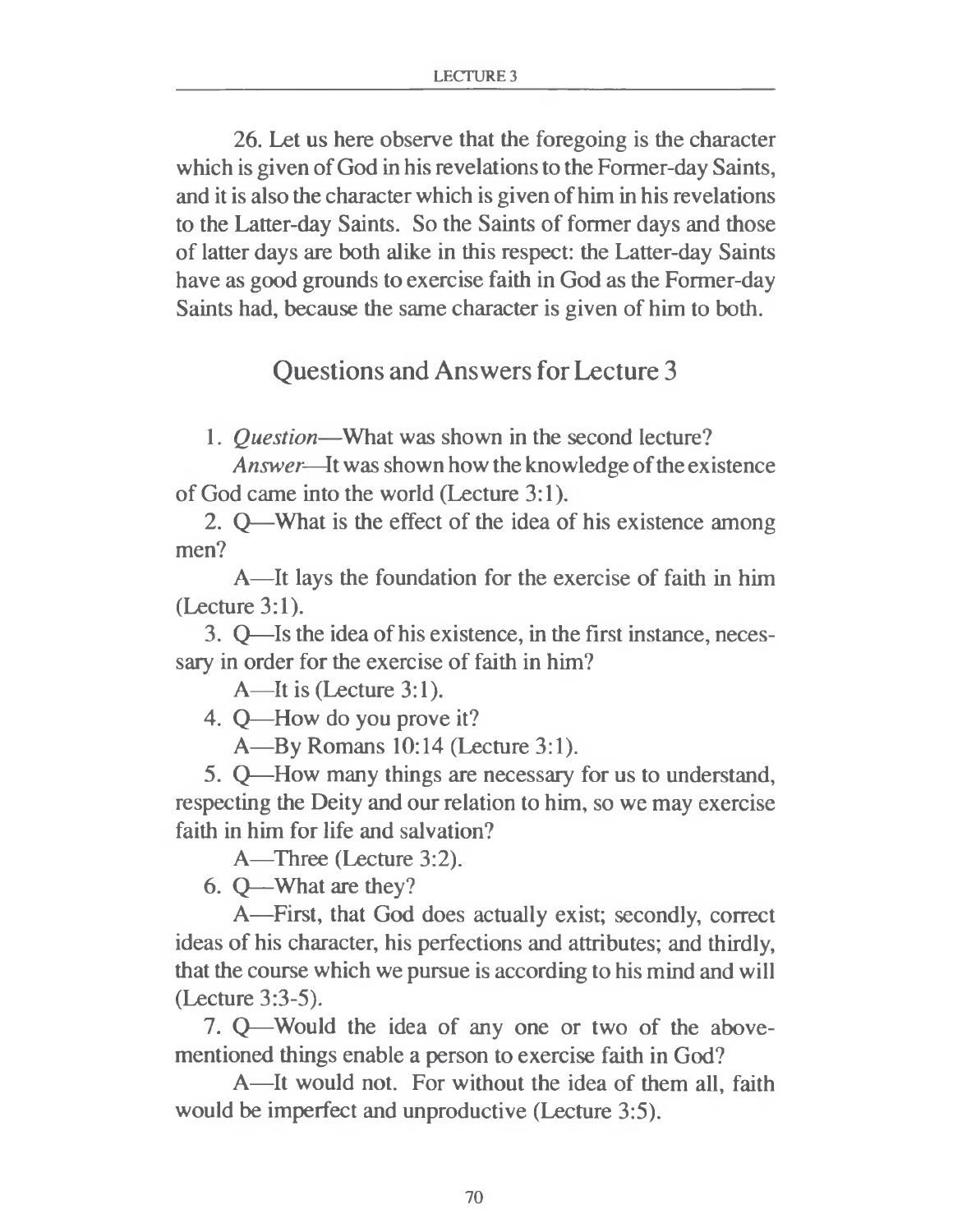8. Q—Would an idea of these three things lay a sure foundation for the exercise of faith in God, so as to obtain life and salvation?

A—It would. For by the idea of these three things, faith could become perfect and fruitful, abounding in righteousness unto the praise and glory of God (Lecture 3:5).

9. Q—How are we to be made acquainted with the beforementioned things respecting the Deity and ourselves?

A—By revelation (Lecture 3:6).

10. Q—Could these things be found out by any other means than by revelation?

A—They could not.

11. Q—How do you prove it?

A—By the scriptures (Job 11:7-9; <sup>1</sup> Cor 2:9-11; see Lecture 3:7).

12. Q—What things do we learn in the revelations of God respecting his character?

A—We learn the six following things: First, he was God before the world was created, and the same God that he was after it was created. Secondly, he is merciful and gracious, slow to anger, abundant in goodness, and he was so from everlasting, and will be so to everlasting. Thirdly, he does not change, neither does he vary, and his course is one eternal round. Fourthly, he is a God of truth, and cannot lie. Fifthly, he is no respecter of persons. And sixthly, he is love (Lecture 3:12-18).

13. Q—Where do you find the revelations which give us this idea of the character of the Deity?

A—In the Bible and the Book of Commandments [the Doctrine and Covenants], and they are quoted in the third lecture (Lecture 3:9-11).

14. Q—What effect would it have on any rational being not to have an idea that the Lord was God, the creator and upholder of all things?

A—It would prevent him from exercising faith in him unto life and salvation.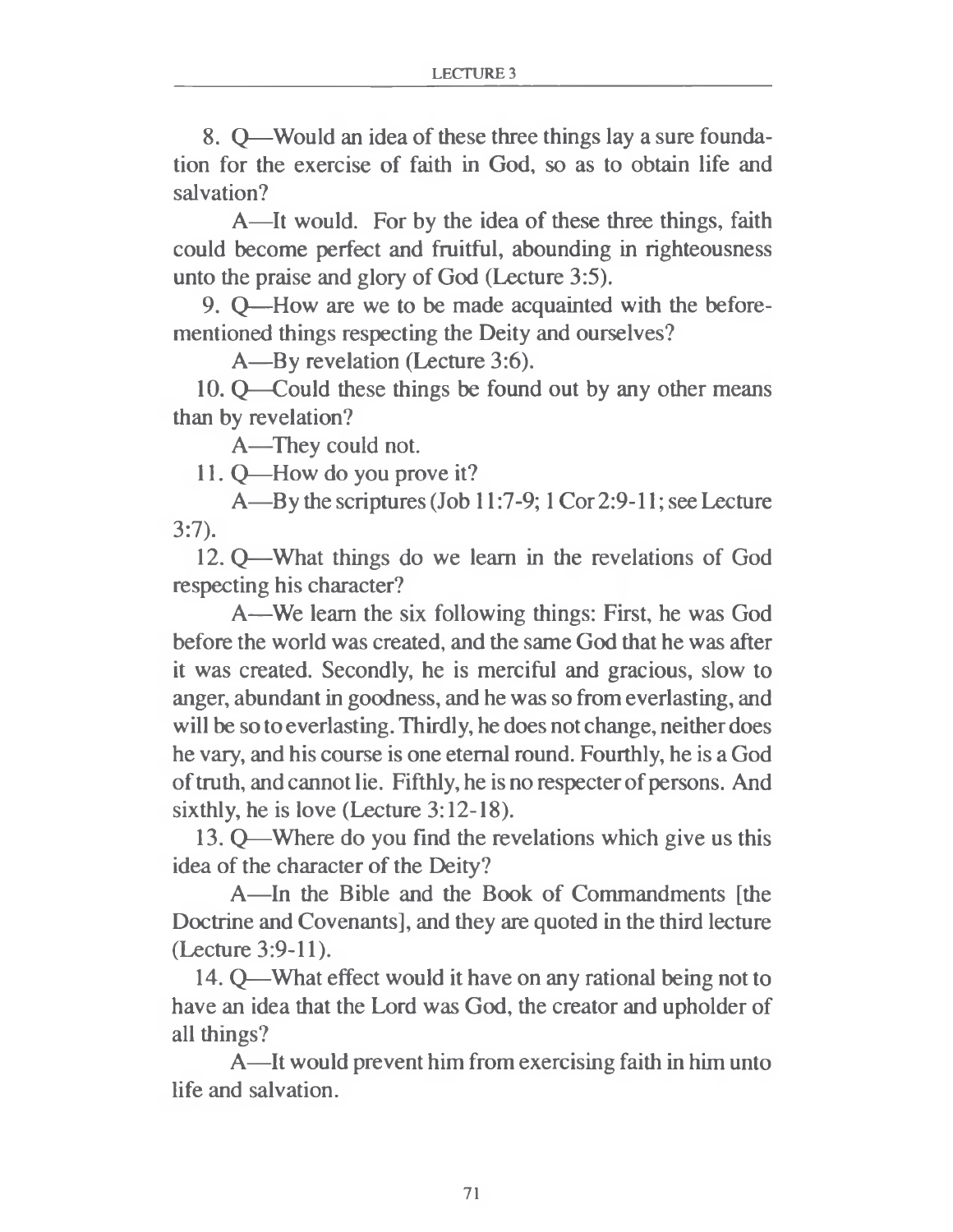15. Q—Why would it prevent him from exercising faith in God?

A—Because he would be as the heathen, not knowing but that there might be a being greater and more powerful than he, and thereby he would be prevented from fulfilling his promises (Lecture 3:19).

16. Q—Does this idea prevent this doubt?

A—It does. For persons having this idea are enabled thereby to exercise faith without this doubt (Lecture 3:19).

17. Q—Is it not also necessary to have the idea that God is merciful and gracious, long-suffering and full of goodness?

A—It is (Lecture 3:20).

18. Q—Why is it necessary?

A—Because of the weakness and imperfections of human nature and the great frailties of man. For such is the weakness of man, and such his frailties, that he is liable to sin continually. And if God were not long-suffering, full of compassion, gracious and merciful, and of a forgiving disposition, man would be cut off from before him; consequently, he would be in continual doubt and could not exercise faith. For where doubt is, there faith has no power. But by man's believing that God is full of compassion and forgiveness, long-suffering and slow to anger, he can exercise faith in him and overcome doubt, so as to be exceedingly strong (Lecture 3:20).

19. Q—Is it not equally as necessary that man should have an idea that God does not change, neither does he vary, in order to exercise faith in him unto life and salvation?

A—It is. Because without this, he would not know how soon God's mercy might change into cruelty, his long-suffering into rashness, his love into hatred. In consequence of this doubt, man would be incapable of exercising faith in him. But having the idea that he is unchangeable, man can have faith in him continually, believing that what he was yesterday he is today, and will be forever (Lecture 3:21).

20. Q—Is it not necessary, also, for men to have an idea that God is a being of truth before they can have perfect faith in him?